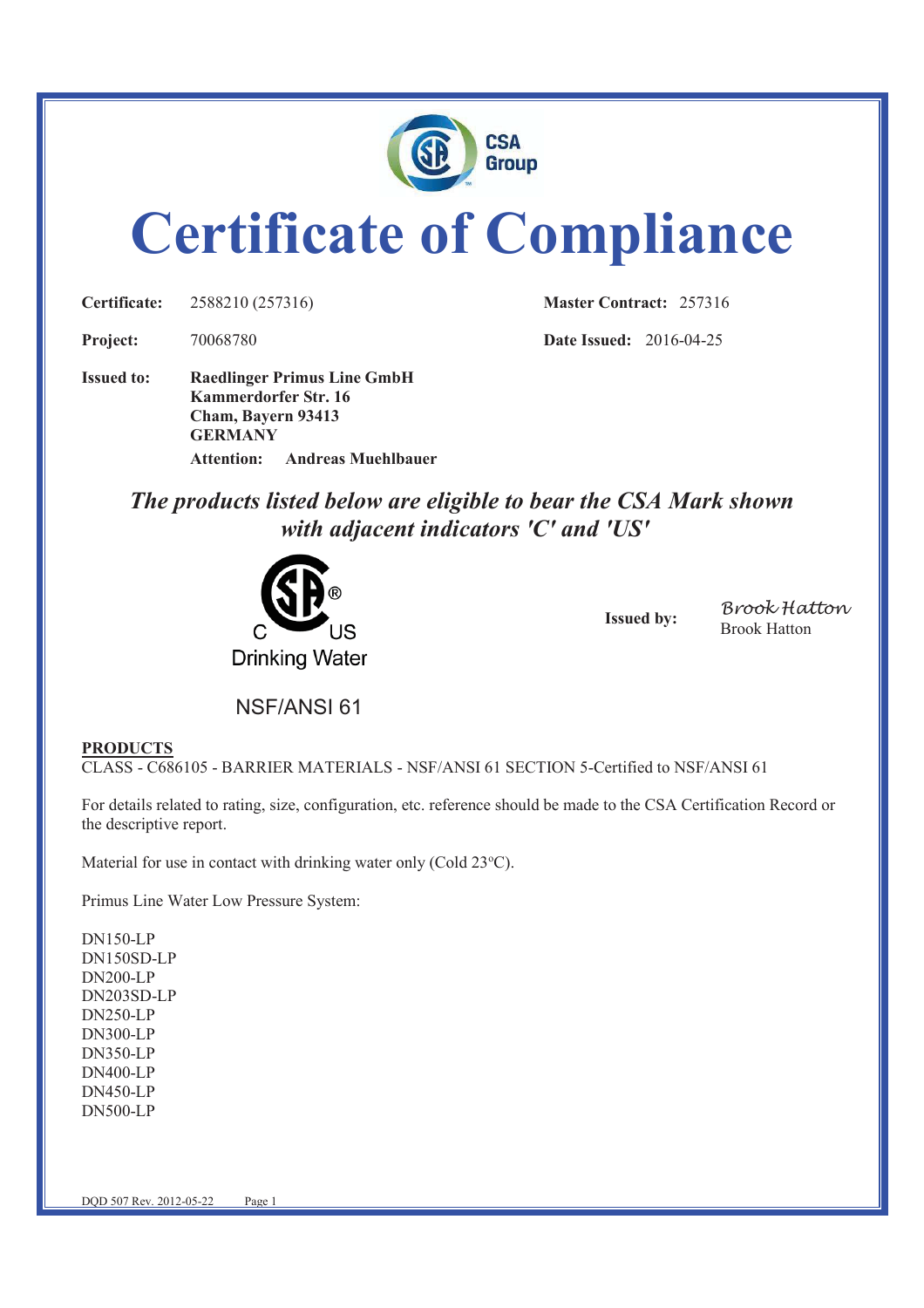

**Certificate:** 2588210 **Project:** 70068780 **Master Contract:** 257316 **Date Issued:** 2016-04-25

Primus Line Water Medium Pressure System:

DN150-MP DN150SD-MP DN200-MP DN203SD-MP DN250-MP DN300-MP DN350-MP DN400-MP DN450-MP DN500-MP

Primus Line Water High Pressure System:

DN150-HP DN150SD-HP DN200-HP DN203SD-HP DN250-HP DN300-HP DN350-HP DN400-HP DN-450-HP DN500-HP

Products shall be installed in Accordance with the Local Code of the Authority having Jurisdiction.

#### **APPLICABLE REQUIREMENTS**

NSF/ANSI 61 -2014a – Drinking Water System Components – Health Effects

#### **MARKINGS**

The manufacturer is required to apply the following markings:

- Products shall be marked with the markings specified by the particular product standard.
- · Products certified for Canada shall have all Caution and Warning markings in both English and French.

Additional bilingual markings not covered by the product standard(s) may be required by the Authorities Having Jurisdiction. It is the responsibility of the manufacturer to provide and apply these additional markings, where applicable, in accordance with the requirements of those authorities.

The products listed are eligible to bear the CSA Mark shown with adjacent indicators 'C' and 'US' for Canada and US (indicating that products have been manufactured to the requirements of both Canadian and U.S. Standards) or with adjacent indicator 'US' for US only or without either indicator for Canada only.